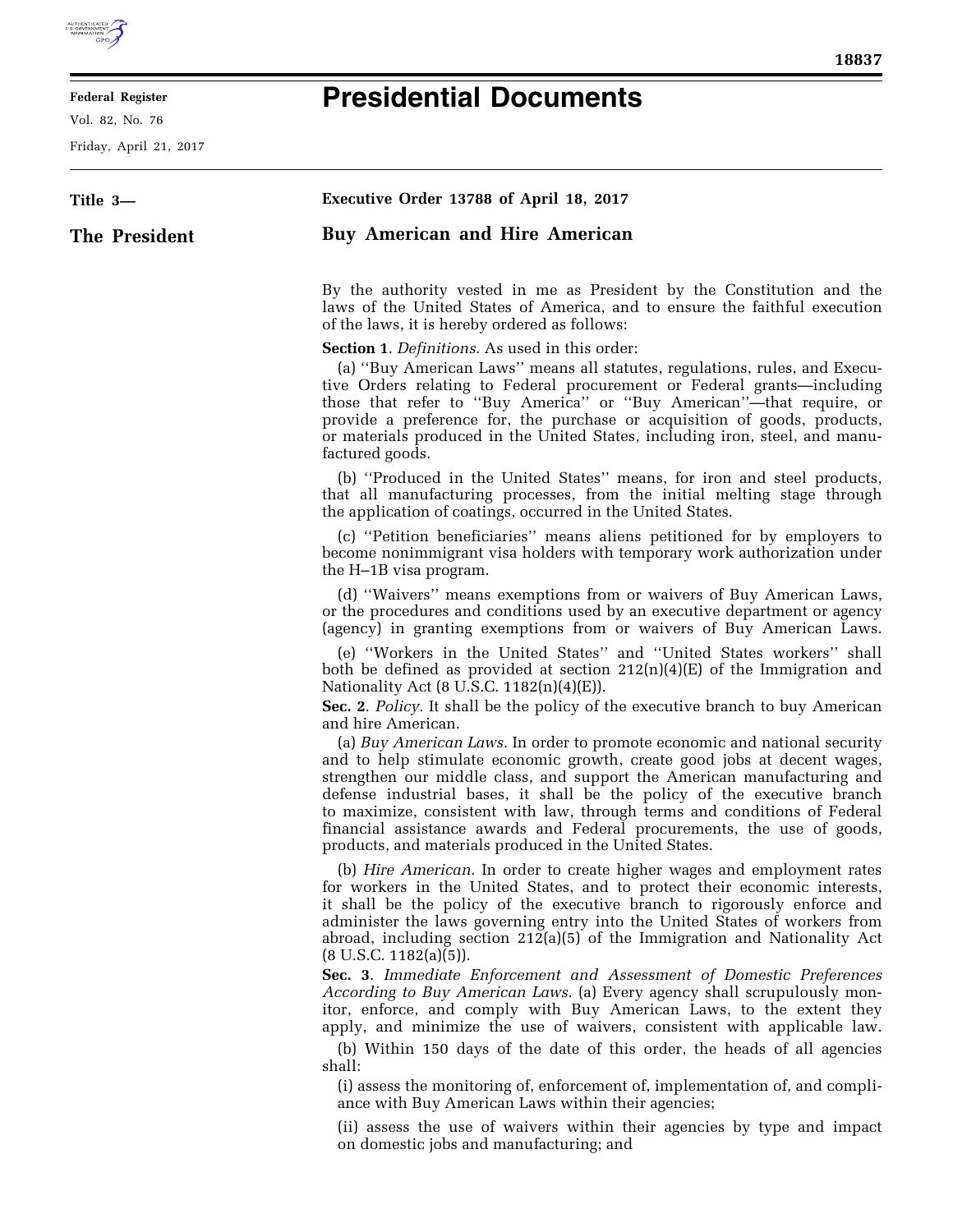(iii) develop and propose policies for their agencies to ensure that, to the extent permitted by law, Federal financial assistance awards and Federal procurements maximize the use of materials produced in the United States, including manufactured products; components of manufactured products; and materials such as steel, iron, aluminum, and cement.

(c) Within 60 days of the date of this order, the Secretary of Commerce and the Director of the Office of Management and Budget, in consultation with the Secretary of State, the Secretary of Labor, the United States Trade Representative, and the Federal Acquisition Regulatory Council, shall issue guidance to agencies about how to make the assessments and to develop the policies required by subsection (b) of this section.

(d) Within 150 days of the date of this order, the heads of all agencies shall submit findings made pursuant to the assessments required by subsection (b) of this section to the Secretary of Commerce and the Director of the Office of Management and Budget.

(e) Within 150 days of the date of this order, the Secretary of Commerce and the United States Trade Representative shall assess the impacts of all United States free trade agreements and the World Trade Organization Agreement on Government Procurement on the operation of Buy American Laws, including their impacts on the implementation of domestic procurement preferences.

(f) The Secretary of Commerce, in consultation with the Secretary of State, the Director of the Office of Management and Budget, and the United States Trade Representative, shall submit to the President a report on Buy American that includes findings from subsections (b), (d), and (e) of this section. This report shall be submitted within 220 days of the date of this order and shall include specific recommendations to strengthen implementation of Buy American Laws, including domestic procurement preference policies and programs. Subsequent reports on implementation of Buy American Laws shall be submitted by each agency head annually to the Secretary of Commerce and the Director of the Office of Management and Budget, on November 15, 2018, 2019, and 2020, and in subsequent years as directed by the Secretary of Commerce and the Director of the Office of Management and Budget. The Secretary of Commerce shall submit to the President an annual report based on these submissions beginning January 15, 2019.

**Sec. 4**. *Judicious Use of Waivers.* (a) To the extent permitted by law, public interest waivers from Buy American Laws should be construed to ensure the maximum utilization of goods, products, and materials produced in the United States.

(b) To the extent permitted by law, determination of public interest waivers shall be made by the head of the agency with the authority over the Federal financial assistance award or Federal procurement under consideration.

(c) To the extent permitted by law, before granting a public interest waiver, the relevant agency shall take appropriate account of whether a significant portion of the cost advantage of a foreign-sourced product is the result of the use of dumped steel, iron, or manufactured goods or the use of injuriously subsidized steel, iron, or manufactured goods, and it shall integrate any findings into its waiver determination as appropriate.

**Sec. 5**. *Ensuring the Integrity of the Immigration System in Order to* ''*Hire American.*'' (a) In order to advance the policy outlined in section 2(b) of this order, the Secretary of State, the Attorney General, the Secretary of Labor, and the Secretary of Homeland Security shall, as soon as practicable, and consistent with applicable law, propose new rules and issue new guidance, to supersede or revise previous rules and guidance if appropriate, to protect the interests of United States workers in the administration of our immigration system, including through the prevention of fraud or abuse.